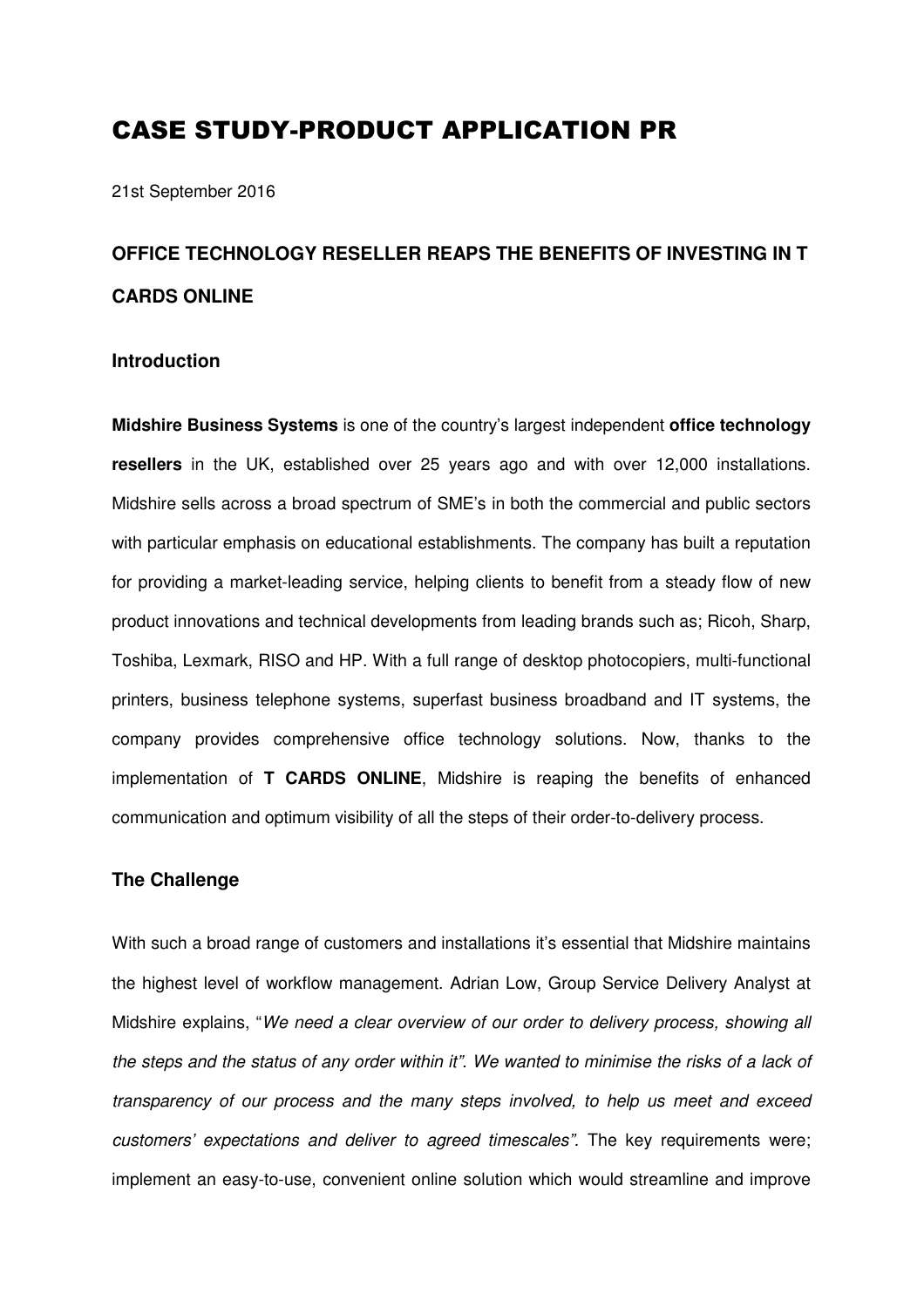the recording and sharing of information, helping to improve processes, enhance productivity and customer satisfaction.

## **The Solution**

Midshire looked at the available options of workflow management systems and decided on T Cards Online System in August 2015.

The solution allows Midshire to visually allocate the various tasks associated with the ordering, building, networking and delivering of photocopiers, and is used by 20 people across 3 departments. The installation process was incredibly smooth, taking approximately 2 months from

initial conversations to completion. Since the implementation of the T Cards Online system Midshire have been delighted with the results and are now making plans to extend T Cards Online across the entire group of companies, to include the Stockport and Cardiff offices. Additionally,

there are plans to allow Sales Managers access to the system, so they will be able to quickly see how their customer's orders are progressing, enabling further transparency between the company and customers.

### **The Benefits**

Adrian Low confirmed this, "We have been really pleased with the benefits of using T Cards Online. Having streamlined various processes it has contributed to improved Customer Service and Sales Satisfaction. We particularly like that all members of our team have quick and easy access to the information that they need." Adrian added "At present we are continuing with another update and 'tweaking' processes further to improve what we do. To that extent we have found that T Cards are a very 'agile', responsive company to deal with, when we need support it's always very quick and helpful."

Midshire Business Systems experience in using the T Cards Online system is yet another example of the benefits of this simple yet highly effective online management tool which helps companies large and small to streamline management processes and improve productivity.